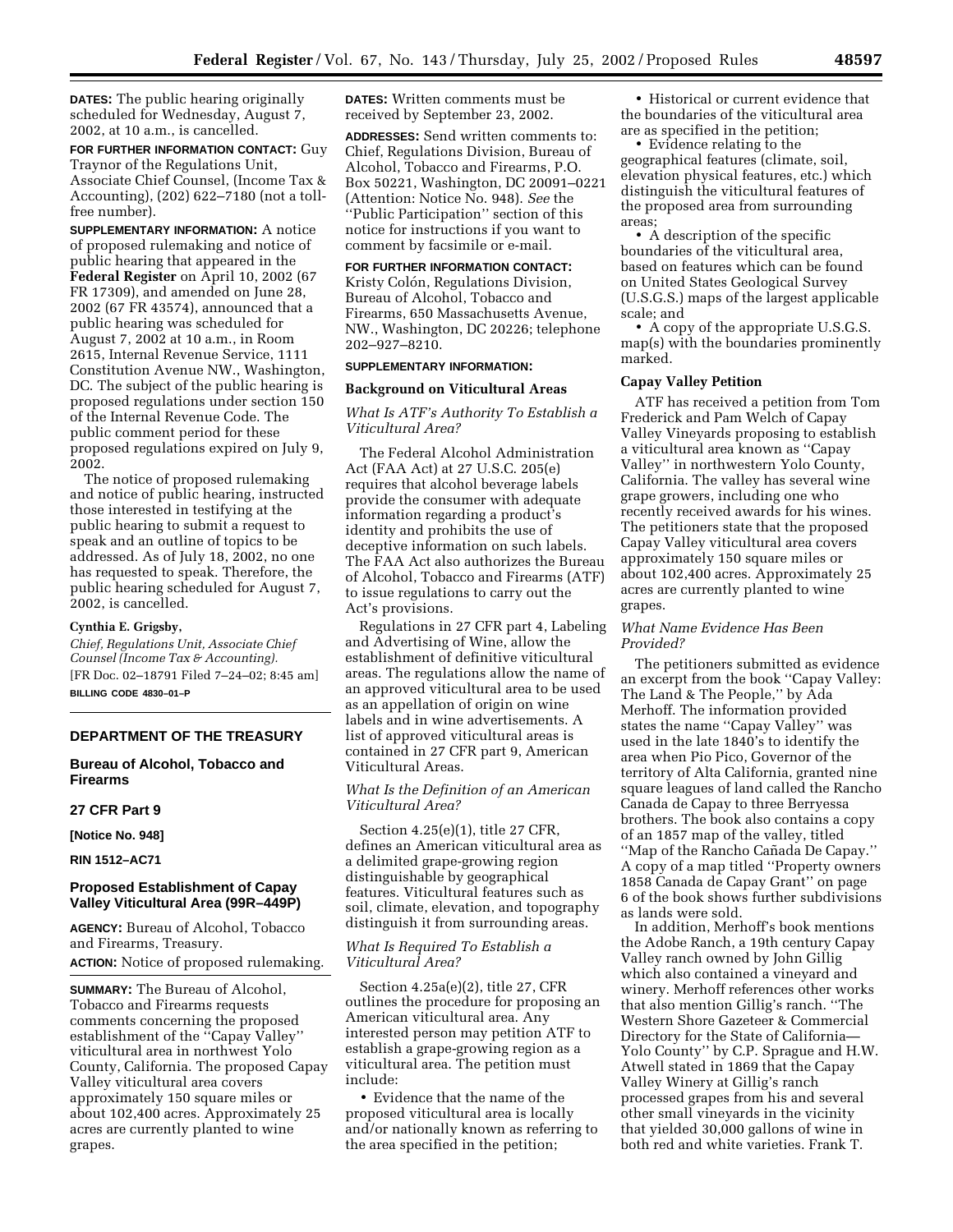Gilbert's ''The Illustrated Atlas and History of Yolo County'' stated in 1879 that Gillig's vineyard was ''awarded the premium in 1861 for having the finest vineyard in the state.'' Merhoff's book also states that the word ''Capay'' comes from the Wintun Indian's word ''capi'', which means stream in their Native American language.

# *What Boundary Evidence Has Been Provided?*

According to the petitioners, the proposed ''Capay Valley'' viticultural area is located in northwest Yolo County and borders Napa, Lake, and Colusa Counties. The natural boundaries of the valley are formed by the Blue Ridge Mountains to the west and the Capay Hills to the east. Additionally, Cache Creek runs the entire length of the valley. The boundaries of the petitioned viticultural area generally follow these natural physical boundaries. These also coincide with the boundaries of the Capay Valley General Plan, which is a subset of the Yolo County General Plan.

In addition to the required U.S.G.S. map, the petitioner provided a set of maps of Yolo County, California compiled in 1970 as part of a soil survey by the United States Department of Agriculture, Soil Conservation Service, and the University of California Agricultural Experiment Station. These maps show in further detail the boundaries of the proposed Capay Valley viticultural area.

# *What Evidence Relating to Geographical Features Has Been Provided?*

### Soils

The petitioners assert that the soils of the proposed ''Capay Valley'' viticultural area range from Yolo-Brentwood, which is a well-drained, nearly level, silty clay loam on alluvial fans, to Dibble-Millsholm, which is a well drained, steep to very steep loam to silty clay loam over sandstone.

Some areas have clay soils with creek rock and debris intermixed. Volcanic ash is also found in some areas, primarily in the rolling hills in the center of the valley. The petitioners contend that these clay soils intermixed with creek rock and volcanic ash, add a distinctive viticultural aspect to the area.

The petitioners state that one of the major soil differences between Capay Valley and the adjacent Central Valley area is the abundance of calcareous soils. This supply of calcium makes the clay soils of the Capay Valley less binding and allows grapevine roots to penetrate through the soils more easily.

Water usage is therefore less than would be expected given the warm climatic conditions. The calcium-magnesium ratio in the soils is easier to manage because it is easier to add magnesium than calcium.

#### Elevation

The petitioners state that the elevation boundaries of the proposed Capay Valley viticultural area range from 100 meters on the valley floor, to 750 meters at the top of the Blue Ridge and 550 meters at the top of the Capay Hills.

### Climate

According to the petitioners, hot, dry summers and a long growing season characterize the climate of the proposed Capay Valley viticultural area. Portions of the valley receive moderating breezes from the Sacramento Delta and San Francisco Bay. Fog creeps over the tops of the Blue Ridge during heavy fog periods in the bay, but the valley is shielded from the ground fog that is pervasive in the Sacramento Valley. Winters are moderate and late spring frosts are occasional enough to negate the need for active frost protection.

Also, the petitioners state that the Capay Valley climate is warmer than the Napa Valley to the west. This allows the Capay Valley to avoid the frost problems that are common in Napa and also offers an earlier growing season, typically 3– 4 weeks. This warmer climate also reduces the need for as many sulfur sprays throughout the growing season.

Additionally, the petitioners state that the Capay Valley differs from its Central Valley neighbors to the east in that, while they share a warmer climate, Capay Valley's bud-break is typically 1– 2 weeks later.

### **Regulatory Analyses and Notices**

## *Is This a Significant Regulatory Action as Defined by Executive Order 12866?*

ATF determined that this proposed regulation is not a significant regulatory action as defined in Executive Order 12866. Accordingly, this proposal is not subject to the analysis required by this Executive Order.

### *How Does the Regulatory Flexibility Act Apply to This Proposed Rule?*

ATF certifies that the proposed regulations will not have a significant economic impact on a substantial number of small entities. The establishment of a viticultural area is neither an endorsement nor approval by ATF of the quality of wine produced in the area, but rather an identification of an area that is distinct from surrounding areas. ATF believes that the establishment of viticultural areas

merely allows wineries to more accurately describe the origin of their wines to consumers and helps consumers identify the wines they purchase. Thus, any benefit derived from the use of a viticultural area name is the result of a proprietor's own efforts and consumer acceptance of wines from that area.

No new requirements are proposed. Accordingly, a regulatory flexibility analysis is not required.

# *Does the Paperwork Reduction Act Apply to This Proposed Rule?*

The Paperwork Reduction Act of 1995, 44 U.S.C. chapter 35, and its implementing regulations, 5 CFR part 1320, do not apply to this notice of proposed rulemaking because the proposed regulation is not proposing new or revised record keeping or reporting requirements.

### **Public Participation and Request for Comments**

### *Who May Comment on This Notice?*

ATF requests comments from all interested parties. In addition, ATF specifically requests comments on the clarity of this proposed rule and how it may be made easier to understand. Comments received on or before the closing date will be carefully considered. Comments received after that date will be given the same consideration if it is practical to do so. However, assurance of consideration can only be given to comments received on or before the closing date.

During the comment period, any person may request an opportunity to present oral testimony at a public hearing. However, the Director reserves the right to determine, in light of all circumstances, whether a public hearing will be held.

## *Can I Review Comments Received?*

Copies of the petition, the proposed regulations, the appropriate maps, and any written comments received will be available for public inspection by appointment at the ATF Library, Room 6480, 650 Massachusetts Avenue, NW., Washington, DC 20226. To make an appointment, telephone 202–927–7890. You may request copies of the full comments (at 20 cents per page) by writing to the ATF Reference Librarian at the address shown above.

### *Will ATF Keep My Comments Confidential?*

ATF will not recognize any comment as confidential. All comments and materials will be disclosed to the public. If you consider your material to be confidential or inappropriate for